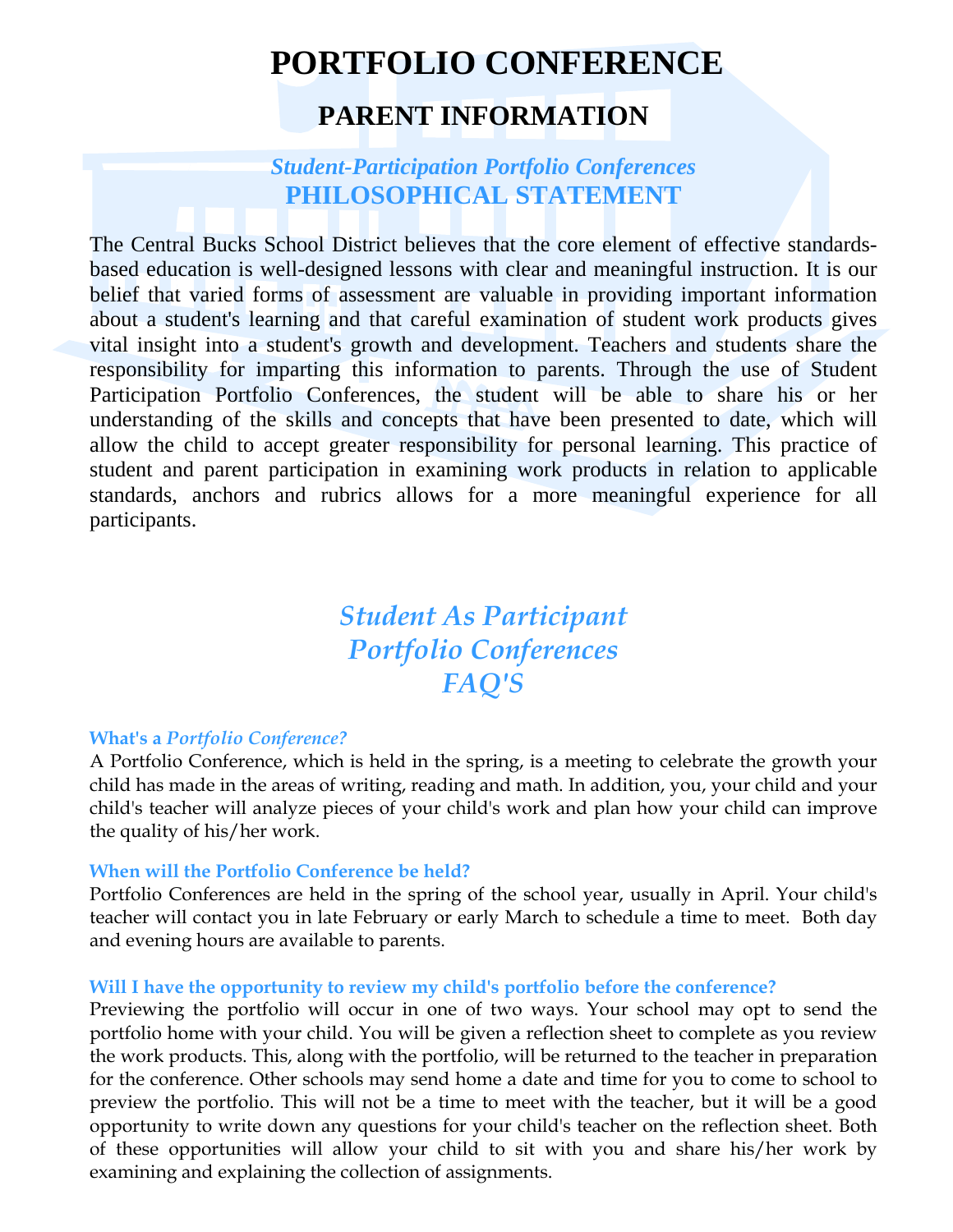#### **Should I bring my child to the conference?**

The Central Bucks School District expects all students in grades 1-6 to attend the portfolio conference. A meaningful examination of your child's work can be enhanced if he/she is part of the process. Research shows that significant student growth takes place when the student takes responsibility for his/her learning.

The presence of your child at the Portfolio Conference supports this concept.

#### **How will my child participate?**

Your child's participation in the conference will depend on what is developmentally appropriate for him/her. At its simplest level, it can mean that your child sits in on the meeting and listens. It could also mean that your child is ready to accept a larger role in the conference and be part of the discussion or perhaps even lead a portion of the meeting.

#### **What student work will be shared with me during the conference?**

Throughout the elementary curriculum there are core assessments in math, language arts and reading that will be examined with the parents. The teacher may also share work samples from other academic areas.

#### **What new vocabulary may I encounter at the conference?**

You may hear the following words at your conference: rubrics, anchors, exemplars and continuum. A rubric is a form of measurement. It will show you what is being assessed and then provide information which allows you to identify the level at which your child is working. Anchor papers and exemplars are examples of work at the Below Basic, Basic, Proficient and Advanced level. These will be used as a basis of comparison to your child's work. Finally, a writing continuum is the chart that shows the developmental stages of writers in kindergarten through third grade.

#### **Will my child receive a report card for the 3rd Marking Period?**

Your child will not receive a traditional report card for the third marking period. In an attempt to answer questions about your child's educational progress, teachers have developed a reporting system. This will allow you to see the standards your child has or has not met. The Portfolio Conference will allow you to examine the progression of your child's work and set goals for future achievement. Letter grades will be replaced with rubrics and scoring guides that describe the levels of proficiency your child has achieved.

#### **During the conference, I saw the reporting document. Does the proficiency ranking translate into letter grades? (I.e.. A, B, C** *etc.)*

No. The proficiency rankings do not translate into letter grades. Along with the Central Bucks School District, the Pennsylvania Department of Education looks for students to be Proficient to Advanced in reading, math, and language arts.

#### **Will I have time to speak to my child's teacher privately during the conference?**

Yes. It is an option for you or your child's teacher to excuse your child for a portion of the meeting so that the adults can address any issues privately if necessary.